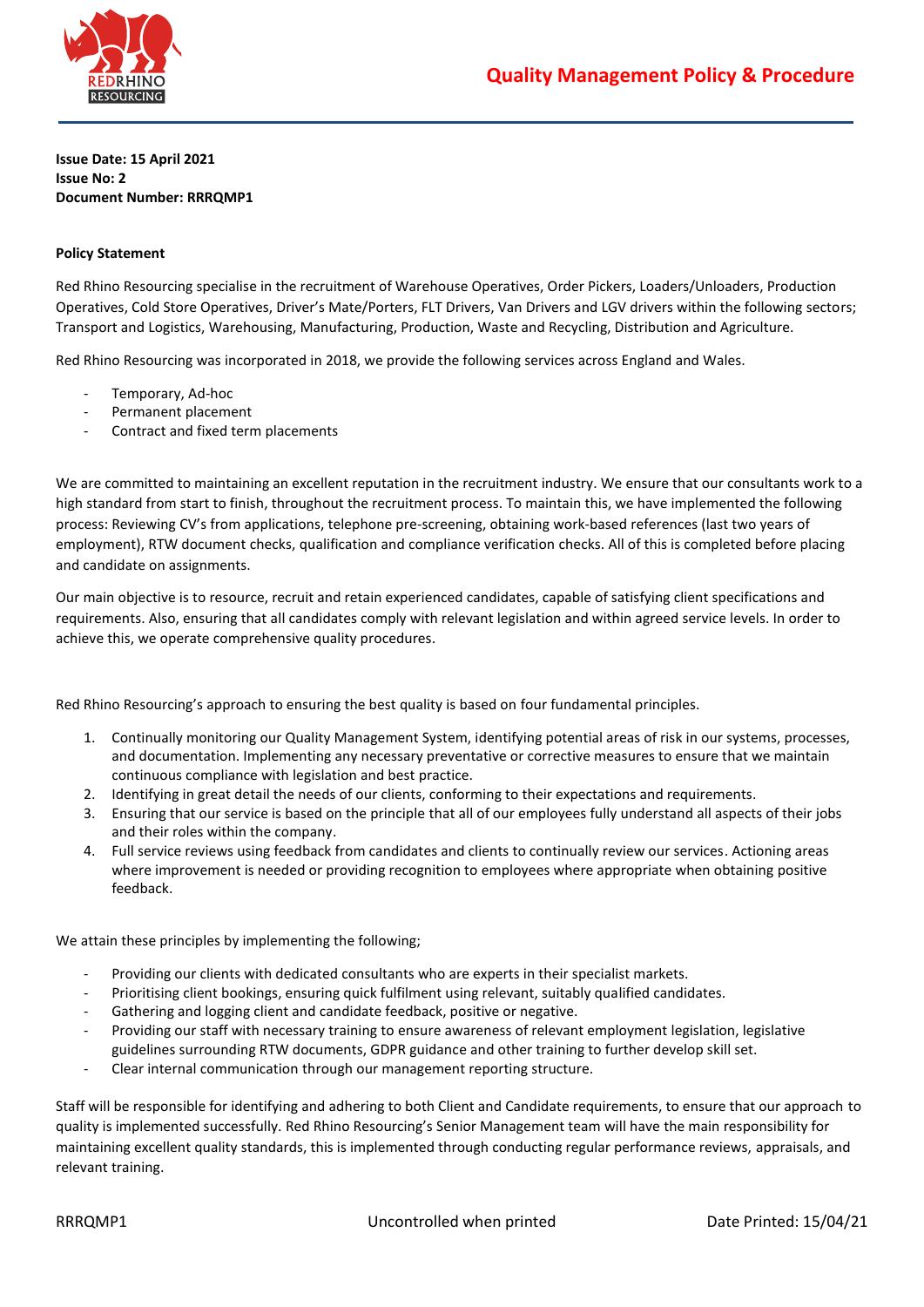

All quality principles and related targets/objectives are communicated to staff through day-to-day management, formal monthly/quarterly review meetings and during annual appraisals.

Ongoing staff training will also form an integral part of the process of achieving quality policy objectives.

## **Authority and Responsibilities**

The Managing Director has overall responsibility for quality, however, all employees are expected to be responsible for the quality of the service that they deliver under their remit.

The Managing Director has responsibility for outlining, setting, and monitoring of targets/objectives relating to the quality management system. This is in place to promote a positive culture of continuous improvement throughout the company, also ensuring that the quality requirements are met.

## **Scope of the Quality Policy**

This policy applies to all aspects of Red Rhino Resourcing's company processes. Every employee is required to comply with this policy when conducting any aspect of day-to-day operational processes.

## **Company Policies and procedures**

Compliance with our documented company polices is a key element to maintaining our Quality Management System. These policies and procedures are as follows;

- Anti-Bribery & Corruption Policy
- Complaints and Grievance Policy
- Equality and Diversity Policy
- Health and Safety Policy
- Alcohol and Substance Misuse Policy
- GDPR Privacy Policy
- Modern Slavery Policy
- Quality and Management Policy
- COVID-19 Policy

## **Candidate Selection Process**

It is Red Rhino Resourcing's company policy to pre-screen and reference all prospective candidates prior to continuing with the recruitment process and placing them with our clients.

We implement the following steps;

- Interview candidates face to face when possible. Where this is not possible, an experienced consultant will conduct a detailed telephone interview. This first step is imperative to ensure that the candidate is suitable for the position and meets all relevant requirements.
- All Candidates must provide us with two separate references, at least one must be obtained. These are to be written or verbal (if verbal, followed up with email confirmation). References must relate to the last two years of employment as a minimum. They cannot be friends or family.
- The Candidate must produce all relevant qualifications of which copies are taken and available to our clients upon request.
- All candidates must be eligible to work in the UK. Eligibility to work in the UK must be confirmed with copies of original documents. Eligibility to work documentation must comply with those listed by the Home Office guidance as being acceptable.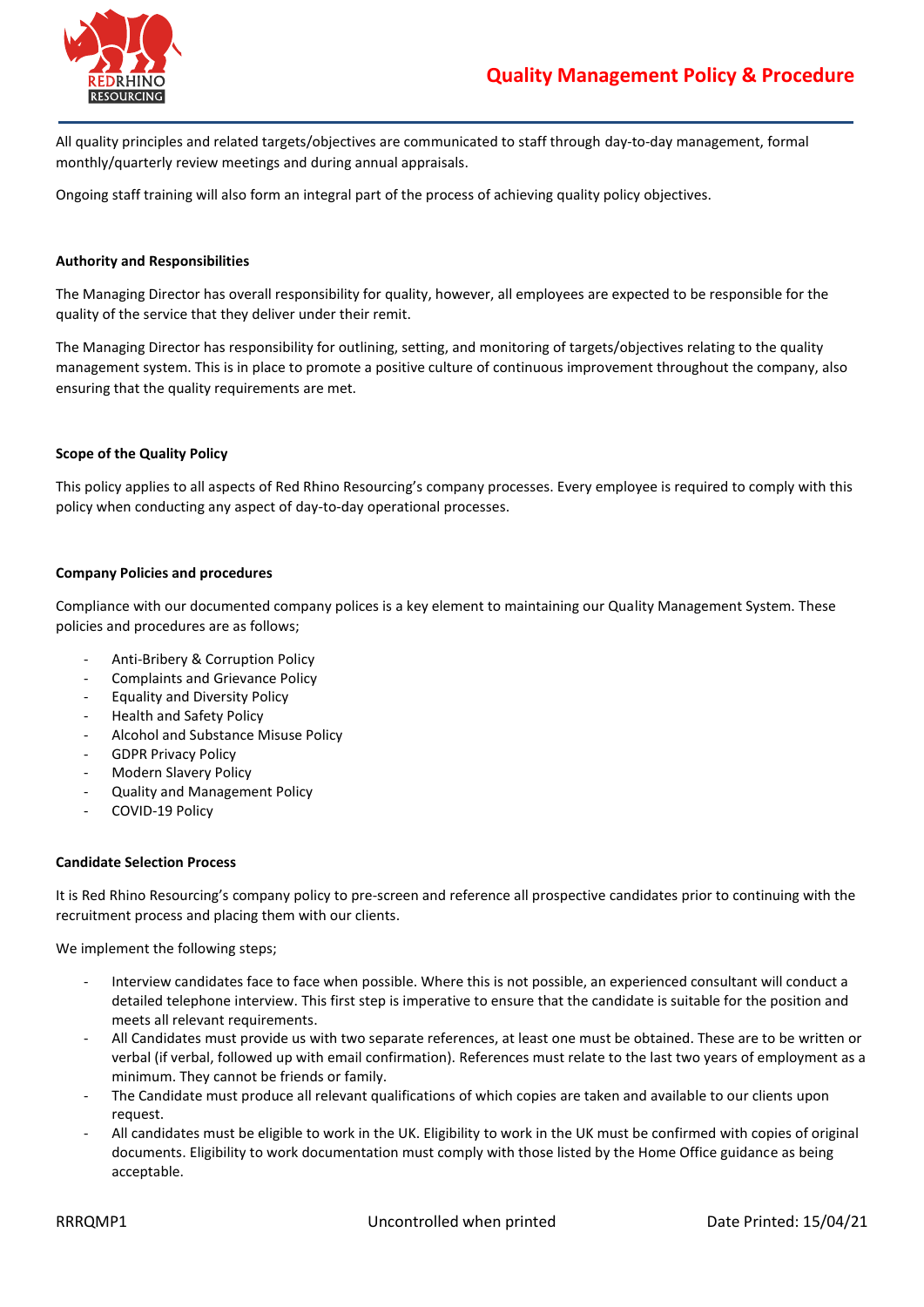

- Criminal Records Bureau (CRB) Checks will be carried out if it is a contractual agreement between Red Rhino Resourcing and its client. At the point of registration candidates must make the company aware of any unspent criminal convictions.
- Red Rhino Resourcing undertake all relevant checks to ensure the suitability of all candidates, all relevant checks and document copies must be taken prior to sending a candidate to any client assignment. These will be held by Red Rhino Resourcing and its Clients.

## **Candidate Management Process**

Red Rhino Resourcing always treat candidates in a professional manner throughout all areas of the recruitment process, regardless of whether or not they are placed with any of our clients. We understand the importance of retaining a lasting, positive impression of Red Rhino Resourcing and its clients.

We ensure that;

- We are fully transparent with our candidates regarding nature of work, hours, pay rate etc.
- All information regarding assignment is communicated accurately to the candidate, both in writing and verbally.
- We manage candidate expectations throughout the recruitment process regarding timescales.

Our consultants provide the candidate with a full job brief, both verbally and in writing. Obtaining confirmation of commitment to the assignment, prior to the candidate starting.

Candidates expectations regarding renumeration is discussed prior to submission of CV to the client, avoiding unnecessary negotiations at the point of job offer. We are fully transparent with client and candidate regarding both parties' expectations. Upon registration and prior to assignment, all candidates are issued electronically with a key information documents. This key information document outlines terms and conditions specific to the type of work that the candidate is seeking.

We aim to follow up and provide our candidates with feedback from our clients within two working days of submission of a CV, and one working day of interview. If the client does not wish to proceed with the candidate following interview, we will ask for constructive feedback to relay to the candidate.

## **Minimum Operational Standards**

As a minimum, Red Rhino Resourcing will operate to the following standards;

- All vacancies will be taken and managed by a trained recruiter, ensuring that all relevant information is gathered.
- Red Rhino Resourcing will provide our terms of business clearly to Clients, specifying our rates and fees prior to any candidates commencing work.
- We will ensure clear communication with clients regarding timescales with each recruitment campaign.
- All candidates are to be correctly registered in line with the candidate selection process detailed earlier in this document.
- Candidates are to be made aware of their statutory rights at the point of registration.
- We will ensure that all information is taken and stored efficiently, making this available to Clients upon their request.
- Inform the client of any changes to a candidates' availability when assigned to a booking. Within 24 hours of shift start.
- All Red Rhino Resourcing employees are to complete company induction and are made aware of all company policies and procedures within 2 weeks of commencing their roles.
- Provide regular training for Red Rhino Resourcing staff, through approved training providers, internal training, and regular reviews/appraisals.
- Remain up to date with legislation and communicate legislative changes to all members of staff.
- Maintenance of all contractual and recruitment process documentation based on best practice and current legislation.
- Meet the minimum requirements of all SLAs agreed with Clients.